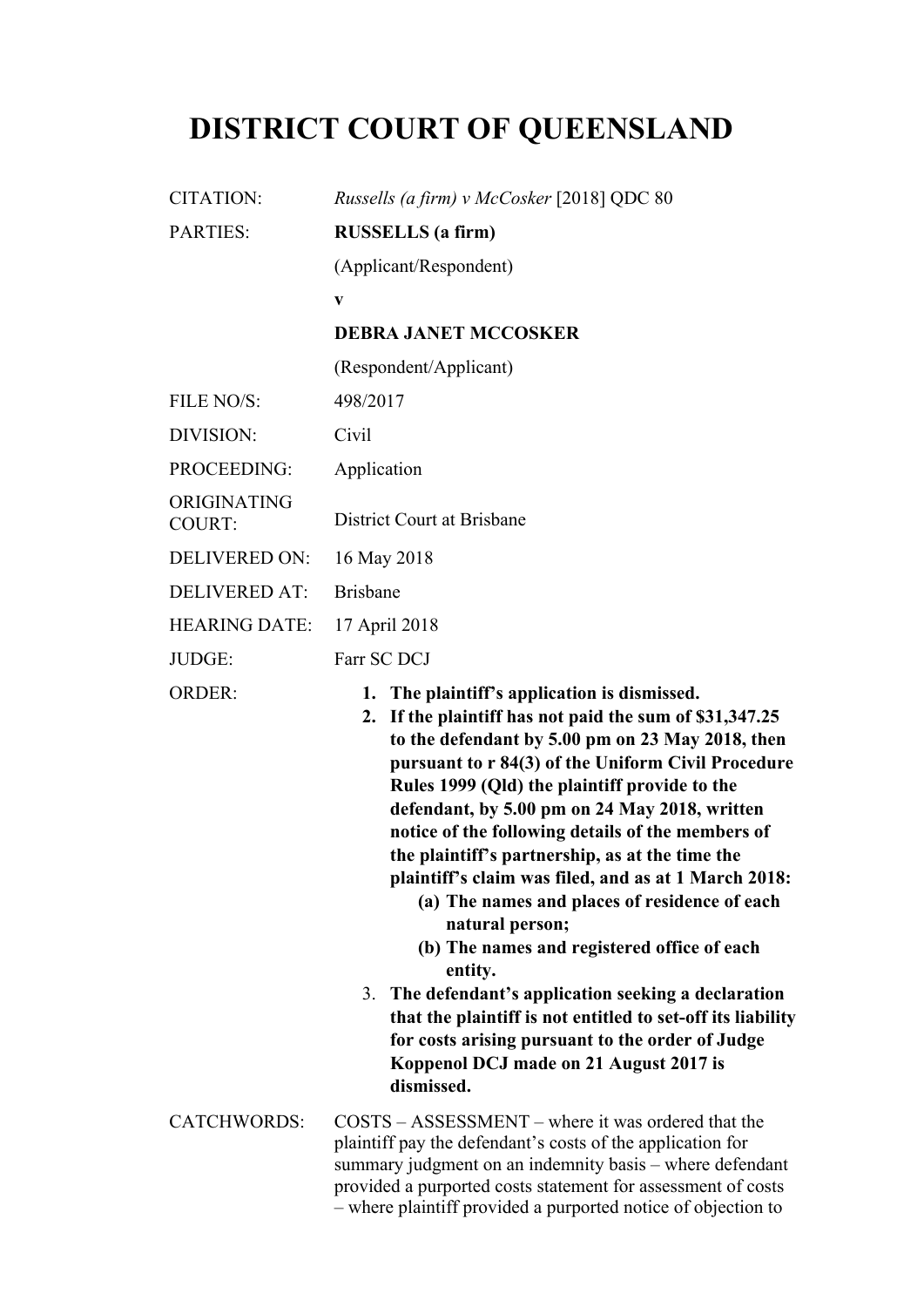COSTS – SET-OFF – where the plaintiff seeks entitlement to set-off costs – where the defendant seeks declaration that no set-off be permitted – whether set-off of costs is appropriate

PARTNERSHIP – partnership proceeding – where the defendant seeks orders for production of certain information about the partnership from the plaintiff – whether such orders should be made

*Uniform Civil Procedure Rules* 1999 (Qld) r 84(3), r 703, r 705, r 706, r 708, 709

*Tablelands Regional Council v Pensini & Anor* (Unreported, Supreme Court of Queensland, Henry J, 19 December 2012) *Elphick v Elliott* [2003] 1 Qd R 362 *Team Dynamik Racing Pty Ltd v Longhurst Racing Pty Ltd*  [2008] QSC 36

COUNSEL: J W Peden QC for the applicant/respondent

M E B Williams for the respondent/applicant

SOLICITORS: Synkronos Legal for the applicant/respondent

ClarkeKann Lawyers for the respondent/applicant

[1] This matter involves cross-applications so for ease of reference, I will refer to "Russells" as the plaintiff and "Ms McCosker" as the defendant throughout this decision.

## **Background**

- [2] On 10 February 2017, the plaintiff commenced proceedings ("the proceedings") against the defendant for the recovery of \$167,540.00 for legal costs and expenses owing under a retainer agreement dated 23 May 2014 ("the retainer"), in respect of litigation conducted by the plaintiff on behalf of the defendant in several proceedings in the Supreme Court of Queensland and an appeal to the Court of Appeal ("the appeal").
- [3] The defendant has not filed a Notice of Defence or Defence in the proceedings.
- [4] On 5 April 2017, the plaintiff filed an application in the proceedings seeking orders requiring the defendant to identify any legal costs for which she sought assessment. That application also sought, to the extent that there was no challenge to the fees of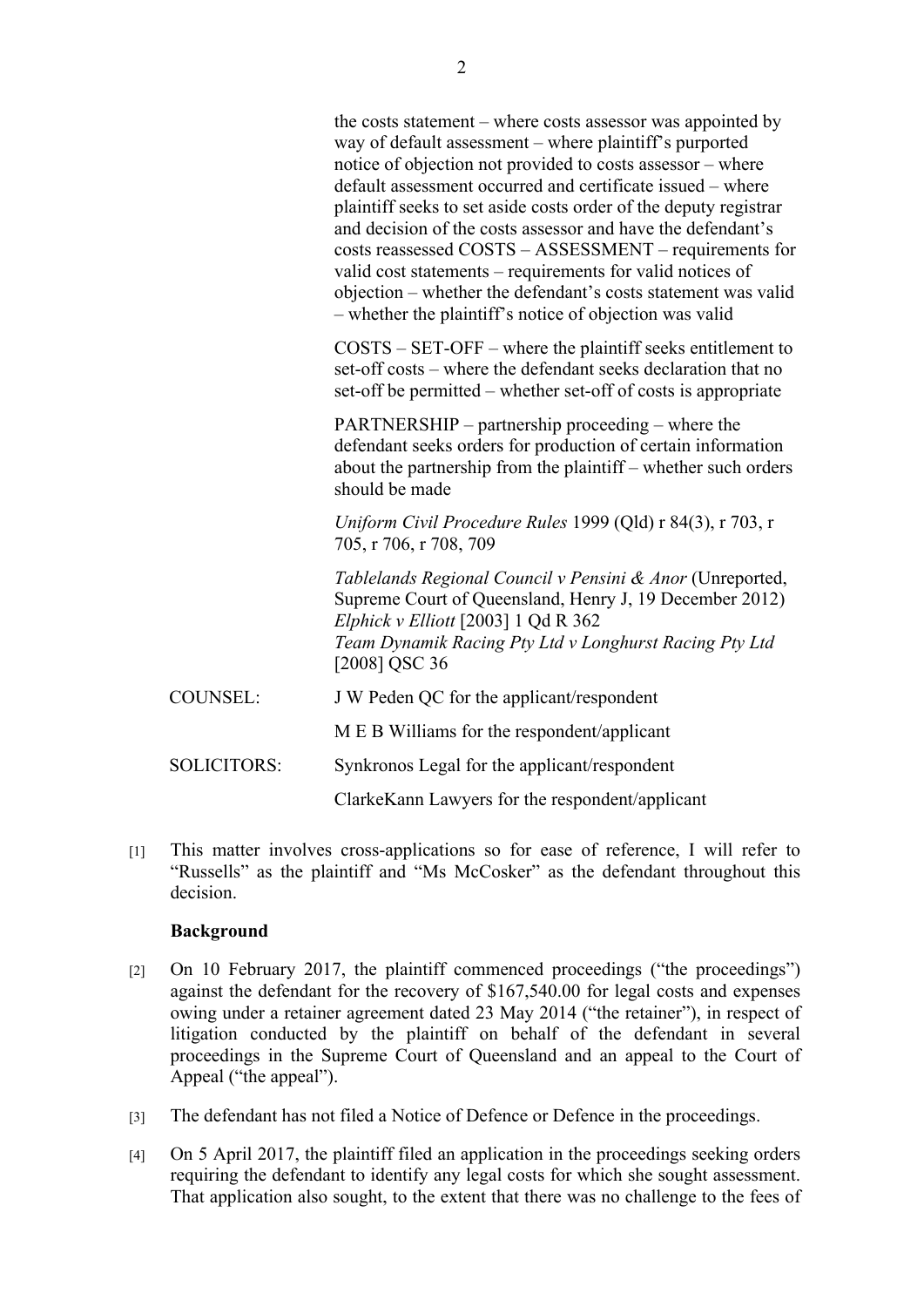a barrister who had appeared for the defendant on the appeal, summary judgement in respect of that barrister's fees (\$48,000.00 plus GST).

- [5] Orders were made, by consent, on that application requiring the challenge to be identified, for referral to mediation, and was otherwise adjourned to a date to be fixed.
- [6] The defendant then applied, on 27 July 2017, to the Queensland Civil and Administrative Tribunal (QCAT) to challenge the retainer<sup>1</sup>.
- [7] In August 2017, the plaintiff then re-listed that application for summary judgement, in part, in respect of that barrister's fees.
- [8] At that hearing, the defendant took the point that the proceedings were stayed, by operation of s 338(b) of the *Legal Profession Act 2007*. Judge Koppenol ceded to the defendant's stay point and dismissed the summary judgement application and ordered that the plaintiff pay the defendant's costs on the indemnity basis ("the costs order").
- [9] It is this costs order that is the subject of the current applications.

## **The current applications**

- [10] By its application, the plaintiff seeks, inter alia, to:
	- (a) Set aside the order of the Deputy Registrar, made 1 March 2018, that the plaintiff pay the defendant's costs of the plaintiff's unsuccessful application for summary judgement;
	- (b) Set aside, pursuant to r 709 of the *Uniform Civil Procedural Rules 1999* (Queensland) (UCPR), the decision of the Costs Assessor, per the Certificate filed 23 February 2018; and
	- (c) Have the defendant's costs, the subject of the Indemnity Costs Order, reassessed.
- [11] By her application, the defendant seeks:

1

- (a) An order requiring the plaintiff to identify, pursuant to r 84(3) UCPR, the constituent members of its partnership;
- (b) A declaration that the plaintiff is not entitled to set off its liability for costs, pursuant to the indemnity costs order and any order as to costs arising out of the two instant applications, against Ms McCosker's alleged indebtedness to the plaintiff; and
- (c) An order that the plaintiff pay the defendant's costs of her application on the indemnity basis.
- [12] The defendant also seeks orders that the plaintiff's application be dismissed, and that the plaintiff be ordered to pay her costs of that application on the indemnity basis.
- [13] The plaintiff's application should be determined first because if allowed, it would dispose of the need for the defendant's application. In fact, the plaintiff has

Second affidavit of Stephens Charles Russell at paras 3 and 32 filed 12 April 2018.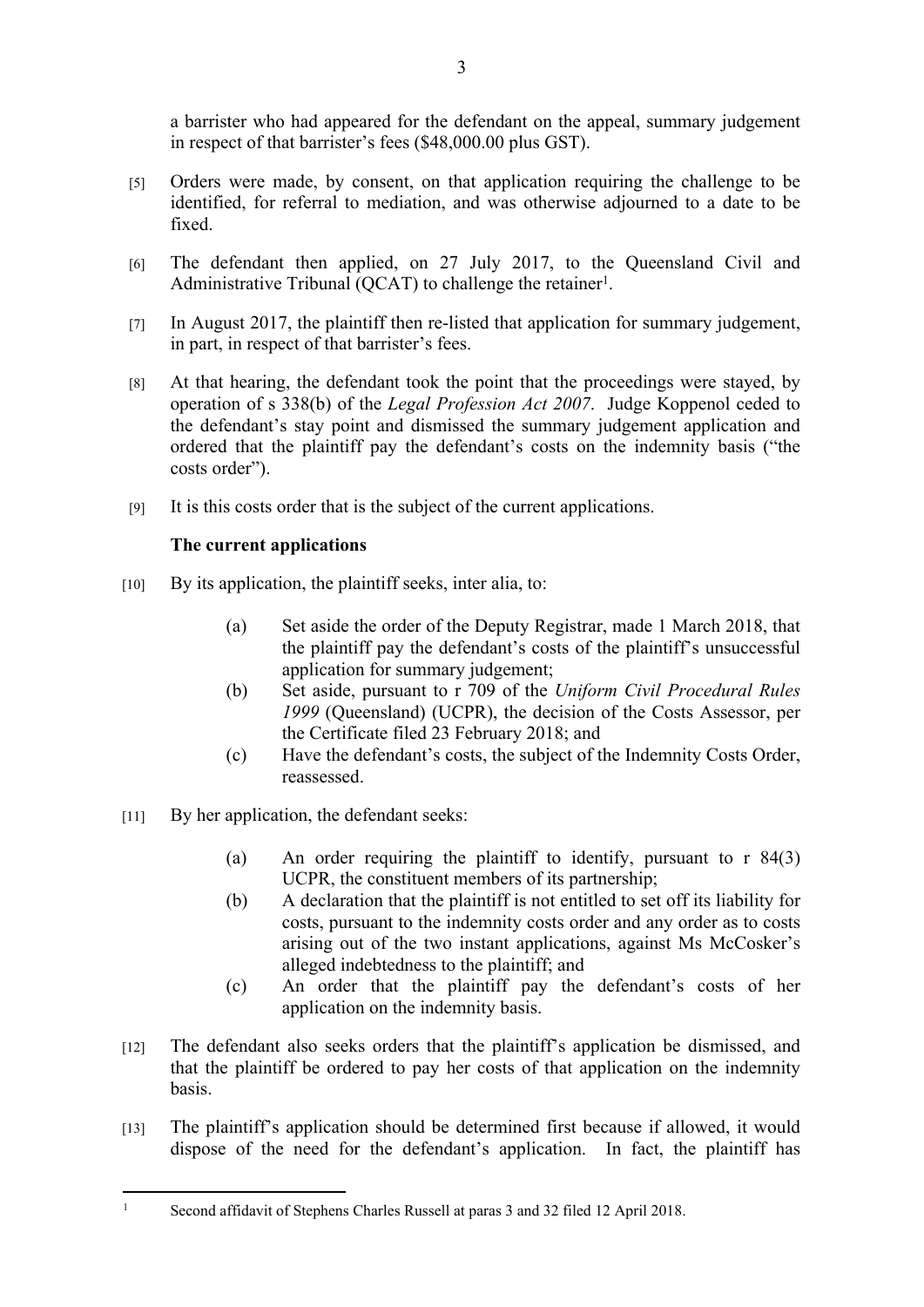submitted that if its application is dismissed and there is no set off, then the costs the subject of the indemnity costs order made by Judge Koppenol will be paid within seven days. I take this submission to, in effect, be an undertaking on the part of the plaintiff to the court.

#### **The plaintiff's application**

- [14] Counsel for both parties have agreed that the essential issue is whether the documents purporting to be the costs statement and notice of objection were each valid. The plaintiff submits that the costs statement was invalid and for that reason the default assessment ought not to have proceeded or alternatively even if the court finds that the costs statement was valid, it would also conclude that the notice of objection was valid and again the default assessment ought not to have proceeded. The plaintiff has submitted that the "real mischief" in this matter lies in the defendant having informed the costs assessor that there was no notice of objection, when in fact there was, such that the assessor proceeded down the path of default assessment when he should not have done so.
- [15] The defendant submits that the court would have little difficulty in accepting the validity of the costs statement but would find that the purported notice of objection was invalid and that accordingly, default assessment was appropriate in the circumstances.
- [16] A document purporting to be the defendant's costs statement in accordance with r 705 UCPR ("the costs statement") was served on the plaintiff, by way of its solicitors, on 17 October 2017.<sup>2</sup>
- [17] On 6 November 2017, which is within the 21 day limit required under r 706 UCPR, the plaintiff sent a letter to the solicitors for the defendant identifying objections to the costs statement.<sup>3</sup> The plaintiff submits that this letter constitutes a notice of objection compliant with the requirements as set out in r 706(2) UCPR.
- [18] That letter was not in form 61 under the UCPR and, the defendant submits was not compliant with the requirements of such a document as set out in r 706(2) UCPR.
- [19] The objections which that letter raised included relevantly:
	- (a) That the costs statement was not a valid costs statement as it did not comply with r 705(2) UCPR;
	- (b) That the costs statement did not identify the basis of the costs claimed, including whether it had been prepared by reference to the relevant scale of fees (see r 703(3)(a) UCPR) or a costs agreement (see r 703(3)(b) UCPR);
	- (c) Made the point that various items were not reasonable amounts or reasonably incurred (therefore invoking the test under r 703(3) UCPR);
	- (d) Included an open offer of \$15,050.00.

<sup>2</sup> Affidavit of Mitchell Stephen Teasdale filed on 30 January 2018, Exhibit MST-1.

<sup>3</sup> This letter is mistakenly dated 15 August 2017, see affidavit of Mitchell Stephen Teasdale filed 30 January 2018 at paragraph 4.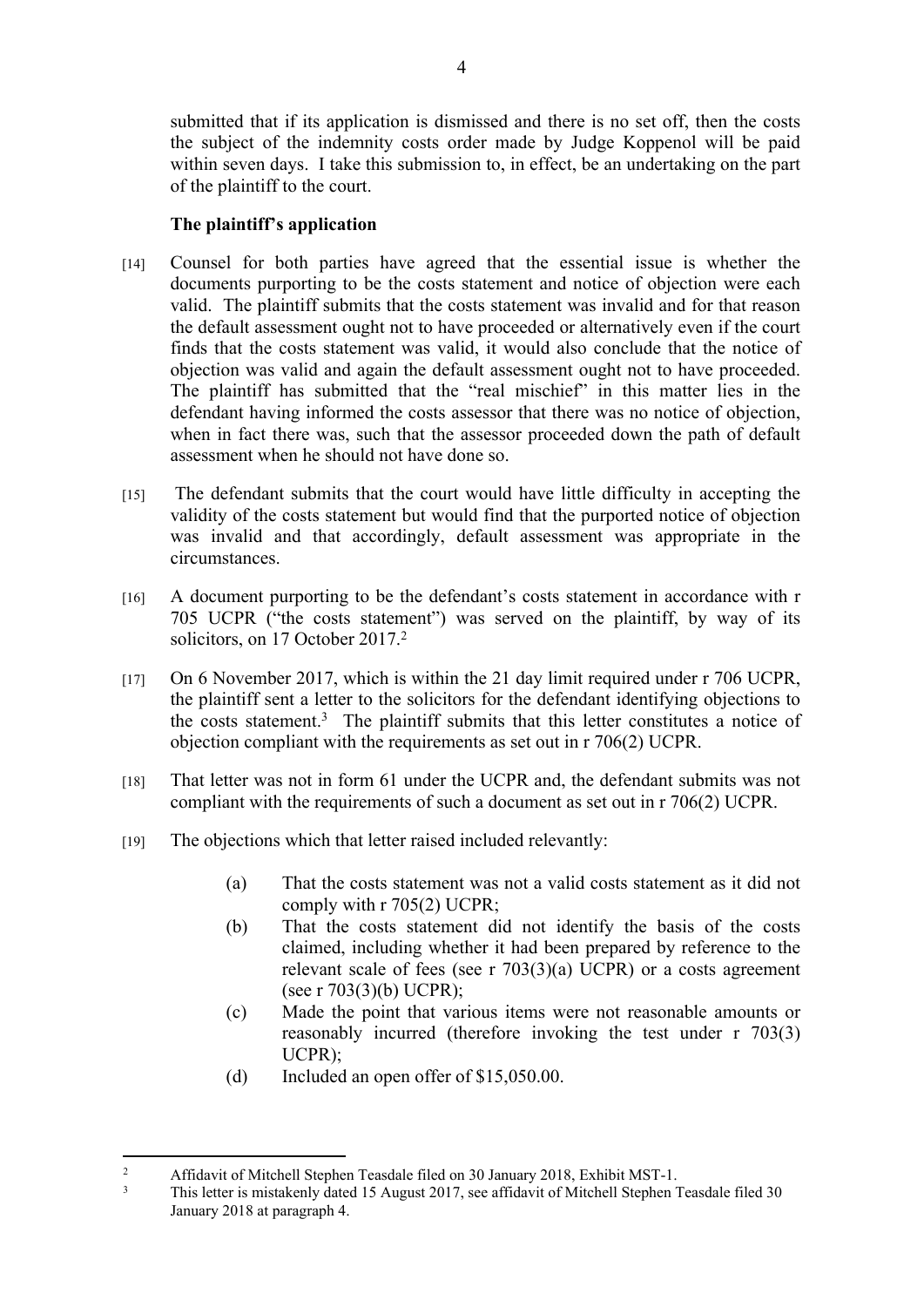- [20] On 12 December 2017, solicitors for the defendant responded, by email<sup>4</sup> to the author of that letter, Mr Stephen Russell, managing partner of the plaintiff, but not to the solicitors for the plaintiff<sup>5</sup>. . That response conceded some technical deficiencies with the costs statement, and provided further documents and information in support of the claims, including a redacted version of the invoice rendered to Ms McCosker by her solicitors, so that the plaintiff could identify the name, standing and hourly rate of each of the partners and employees of that firm whose professional charges were included in the costs statement.
- [21] Due to oversight, Mr Russell did not see that response.<sup>6</sup> As a consequence, no reply was made to the email of 12 December 2017, whether by way of further letter or by serving a notice of objection.
- [22] The defendant's application for the appointment of a costs assessor (Mr Petersen), to carry out the assessment, was filed and served on the plaintiff on 30 January 2018<sup>7</sup> and in covering correspondence, the defendant expressly informed the plaintiff that her application was an "application for default assessment of costs". The plaintiff did not respond to the defendant's letter or to the service of her application for the appointment of a costs assessor.
- [23] Mr Petersen was appointed to assess the defendant's costs, by order of the registrar dated 8 February 2018. The plaintiff had not challenged the appointment of Mr Petersen to undertake the default assessment by this time, despite having been served with the defendant's application for his appointment more than a week prior.<sup>8</sup>
- [24] On 20 February 2018 Mr Petersen wrote to the parties and gave his directions for the assessment.<sup>9</sup>
- [25] The plaintiff did not make any submission to Mr Petersen prior to his concluding the assessment and providing his Certificate (on the evening of 21 February 2018).<sup>10</sup>
- [26] On 20 February 2018, there were exchanges of emails, but importantly for the issue at hand, Mr Petersen enquired of the defendant if there was any notice of objection. Notwithstanding the plaintiff's letter of 6 November 2017, the defendant informed Mr Petersen:

"I can confirm that no notice of objection has been received and that this is a default assessment."

- [27] The defendant has submitted that the plaintiff's letter, received on 6 November 2017, was not provided to Mr Petersen, because:
	- (a) It was not a notice of objection, pursuant to  $r706(2)$  UCPR;

<sup>4</sup> January affidavit of Mitchell Stephen Teasdale Exhibit MST-3.

<sup>5</sup> Notwithstanding that on 13 October 2017 Synkronos Legal communicated in writing to the defendant's solicitors advising that it held instructions to receive service of all documents in the District Court proceedings on behalf of the plaintiff.

<sup>6</sup> Second affidavit of Stephen Charles Russell at paras 19 to 24.

<sup>7</sup> April affidavit of Mitchell Stephen Teasdale – Exhibit MST-1.

<sup>8</sup> April affidavit of Mitchell Stephen Teasdale – Exhibit MST-1.

<sup>9</sup> <sup>9</sup> April affidavit of Mitchell Stephen Teasdale – Exhibit MST-5.<br><sup>10</sup> April affidavit of Mitchell Stephen Teasdale – Exhibit MST 0.

April affidavit of Mitchell Stephen Teasdale – Exhibit MST-9.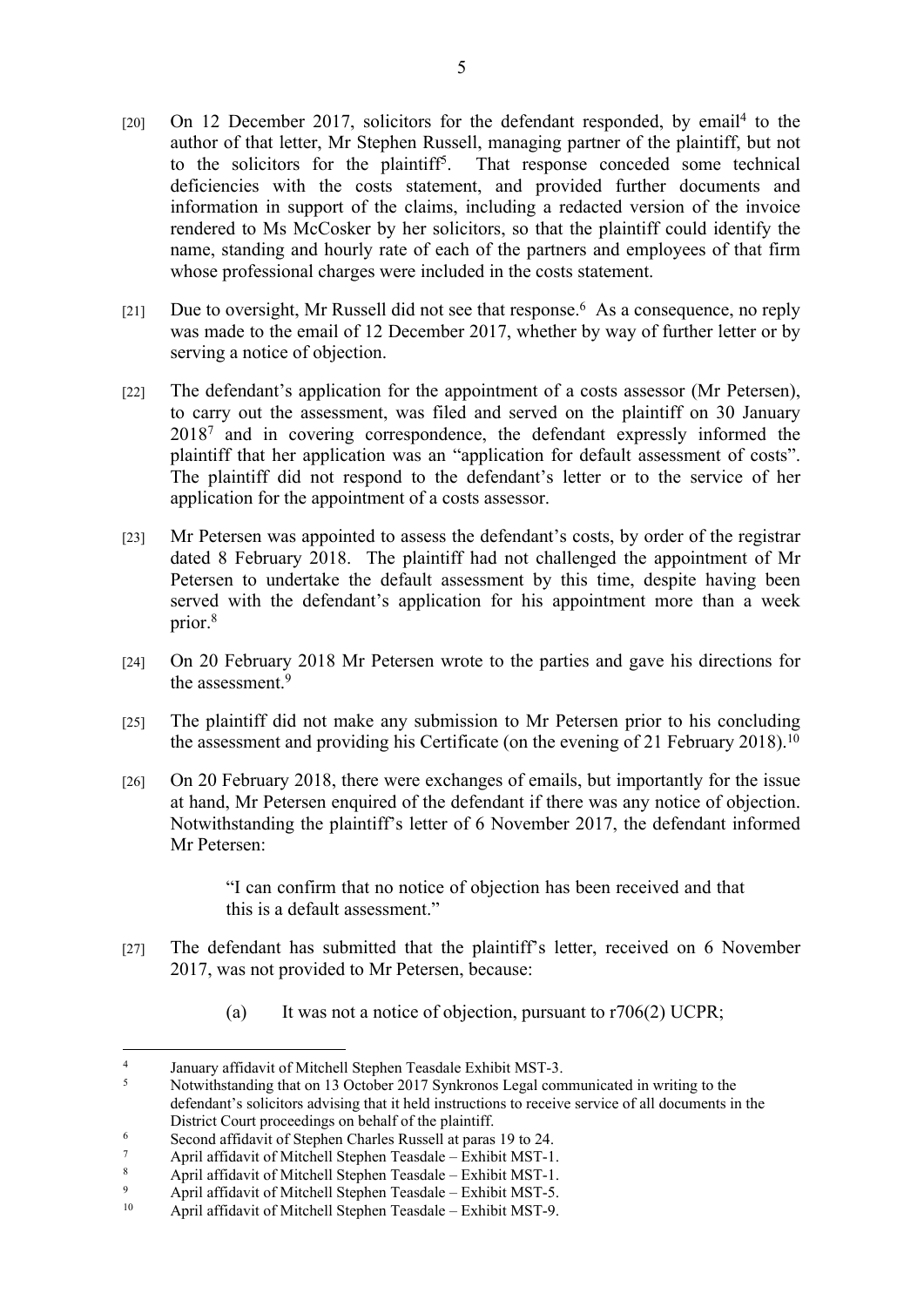- (b) The matters raised therein had been comprehensively responded to by the defendant, and no matters raised therein remained outstanding;
- (c) The plaintiff had not replied to the defendant's letter dated 12 December 2017, causing the defendant to conclude, quite reasonably, that her comprehensive response of 12 December 2017 had settled the issues raised by the plaintiff regarding her costs statement; and
- (d) The letter contained what might have arguably have been an offer to settle costs (pursuant to r 733 UCPR) which, pursuant to r 733(4) UCPR, the defendant was prohibited from disclosing to Mr Petersen, until Mr Petersen had completed his assessment $11$ .
- [28] Mr Petersen assessed the costs on the basis that no notice of objection existed and allowed the amounts claimed in full. He filed a certificate on 23 February 2018<sup>12</sup> and the defendant has filed an order for the amount of the costs dated 1 March 2018 (the order).
- [29] The day after Mr Petersen advised the parties of the outcome of his assessment, the plaintiff enquired, via email, as to whether:
	- (a) Its letter of 6 November 2017 had been brought to Mr Petersen's attention prior to his undertaking the assessment; and
	- (b) Asserted that the plaintiff had never received any response to that letter.
- [30] There is then further correspondence between the parties, and Mr Petersen gave reasons, which in essence state that he proceeded with a default assessment on the advice that there was no notice of objection.

## **Submissions**

- [31] The plaintiff submits that the costs statement dated 17 October 2017 was not properly completed such as to trigger the assessment process under r 708 UCPR. It submits that the basis for the costs claimed was not identified, namely whether it was prepared having regard to a costs agreement or to the relevant scale and that the defendant's response to the plaintiff's letter of 6 November 2017 did not provide sufficient detail to enable the plaintiff to understand the basis for the costs claimed. The plaintiff submits that without knowing whether costs were claimed under a costs agreement or a scale, it would be impossible for it to "understand the basis for the costs". It is submitted therefore that the lack of an identified basis for the costs being claimed renders the costs statement deficient under r 705(2) UCPR.
- [32] The defendant maintains that the costs statement was compliant with r 705(2) UCPR. She further submits however that even if it was not compliant because of the omission of some details, that defect was cured upon the delivery of information to the plaintiff on 12 December 2017.
- [33] The defendant further submits that this part of the plaintiff's application should be dismissed for the reason that it would be improper for the plaintiff to seek to have the decision of the costs assessor set aside in circumstances where:

<sup>&</sup>lt;sup>11</sup> The plaintiff's letter received on 6 November 2017 was provided to Mr Petersen after he had completed his assessment, for the purposes of r 733 UCPR.

<sup>12</sup> Court document 17.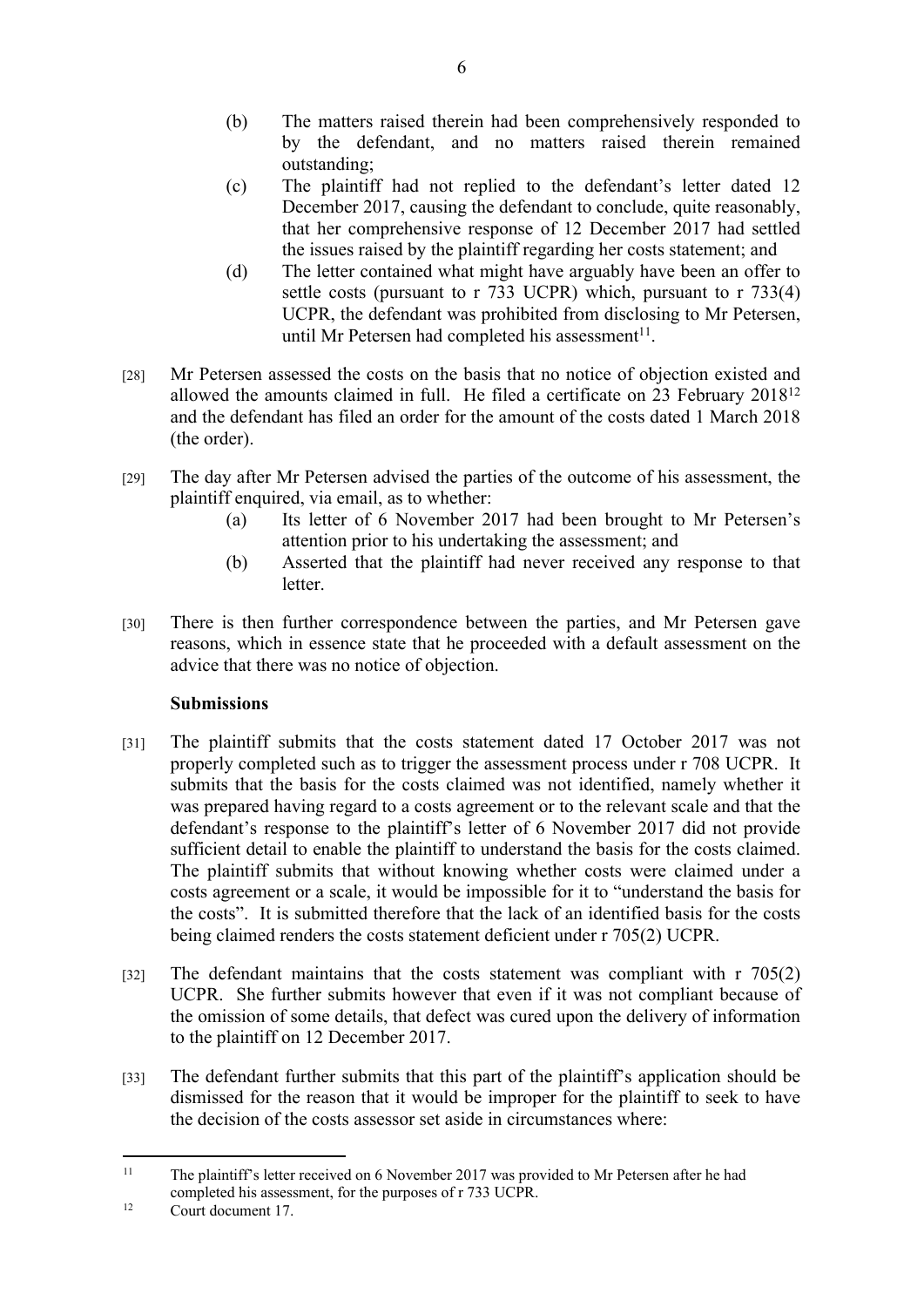- (a) The plaintiff's letter received 6 November 2017 did not constitute a notice of objection as required by r 706 UCPR; and
- (b) The plaintiff did not, prior to the appointed costs assessor completing the assessment:
	- (i) Take issue with the appointment of the costs assessor to undertake what was expressly described as a default assessment under r 708 UCPR; nor
	- (ii) Make any submission to the costs assessor prior to the completion of his assessment.

#### **Conclusion regarding cost statement**

[34] R 703(3) UCPR relevantly states:

"*When assessing costs on indemnity basis, a costs assessor must allow all costs reasonably incurred and of a reasonable amount, having regard to –*

- *(a) The scale of fees prescribed for the court; and*
- *(b) Any costs agreement between the party to whom the costs are payable and the parties' solicitor;*

*…*"

[35] R 705 UCPR states:

*"705 Costs Statement* 

- *(1) A party entitled to be paid costs must serve a costs statement in the approved form on the party liable to pay the costs.*
- *(2) The costs statement must –*
	- *(a) contains sufficient details to enable the party liable to pay the costs to understand the basis for the costs, prepare and objection to the costs statement and obtain advice about an offer to settle the costs; and*
	- *(b) if practicable, have attached to it copies of all invoices for the disbursements claimed in the costs statement."*
- [36] As already noted, the plaintiff submits that the costs statement was not compliant in that it failed to provide sufficient detail so as to enable the plaintiff to understand the basis for the costs.
- [37] That criticism would carry some weight were it not for the contents of the defendant's letter to the plaintiff dated 12 December 2017. That letter responded, comprehensively, to each of the complaints and inquiries concerning the costs statement raised by the plaintiff. It also provided to the plaintiff a redacted version of the invoice rendered to the defendant by her solicitors, identifying the name, standing, hourly rate, time spent and individual amounts charged for each of the partners and employees whose professional charges were included.
- [38] That correspondence, together with the costs statement comprehensively provided sufficient detail to enable the plaintiff to understand the basis for the costs. Nevertheless, the plaintiff continues to complain that it does not know whether costs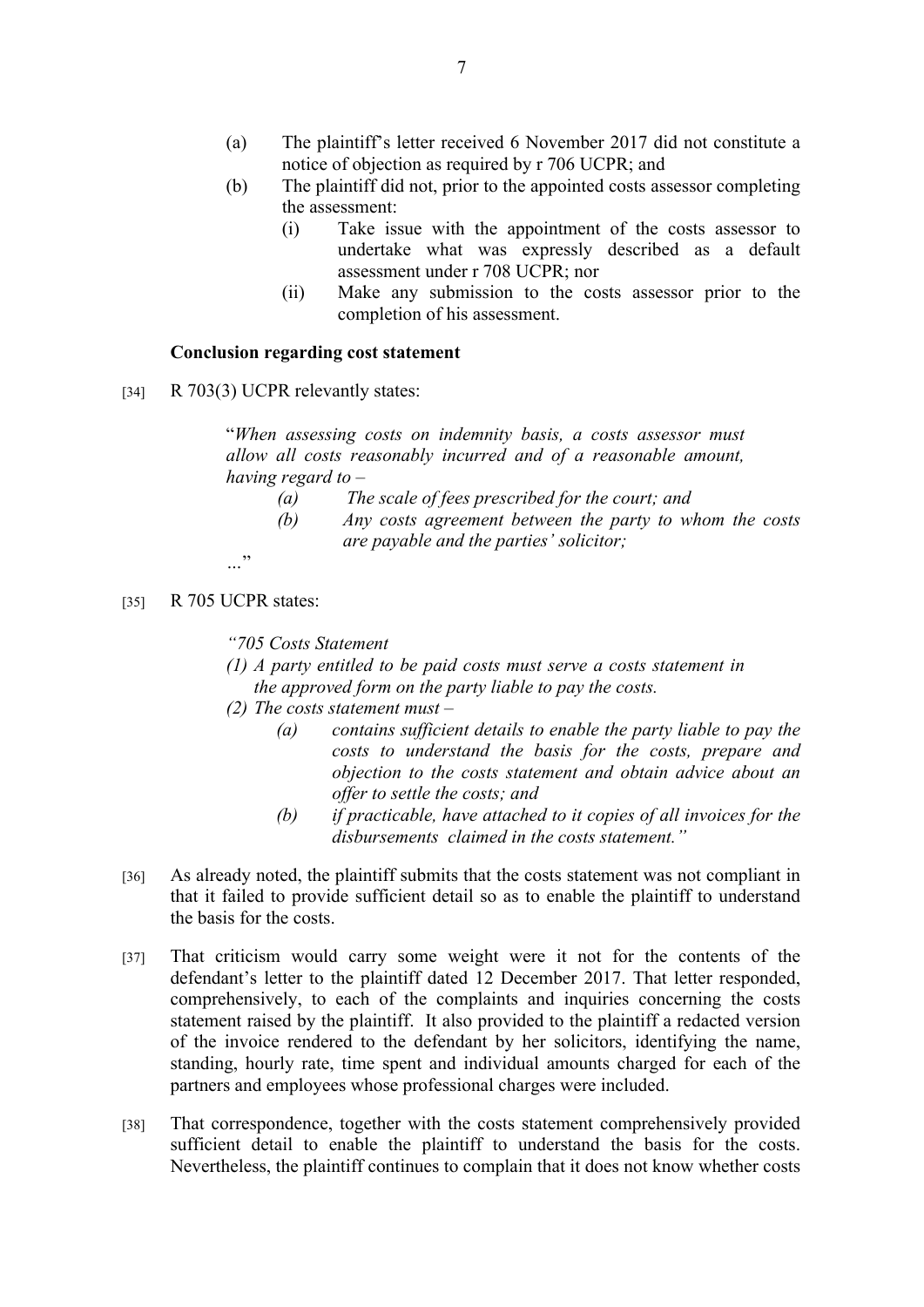have been claimed under a costs agreement or a scale. Yet, I note that in the letter of 12 December 2017, the defendant specifically stated:

"We confirm that the costs set out in the costs statement had been charged to the defendant in accordance with costs agreement between her and this Firm, and between this firm and Mr Egan of counsel and Mr Williams of counsel, respectively".

- [39] The plaintiff also submits that "to provide sufficient detail as to enable the plaintiff to understand the basis for the costs", the defendant ought to have provided a copy of the costs agreement to the plaintiff. Yet in the circumstances of this matter that would appear to be unnecessary. Whilst a costs agreement is necessarily a document that a costs assessor would have regard to when conducting the assessment as to whether costs are reasonably incurred and are of a reasonable amount, it does not, in these circumstances, better assist the plaintiff in understanding the basis for the costs.
- [40] I note that a similar application before Henry J in *Tablelands Regional Council v Pensini & Anor*<sup>13</sup> failed, with his Honour noting that no legislative basis for such an order had been identified and that the information which had been provided allowed the applicant to understand the basis of the costs claimed. The plaintiff in this matter submitted that Henry J recognised an exception that would have application in this matter when his Honour said:

*"That is not to say by any means that costs agreements and their contents may not become relevant in the process of costs assessment. To the contrary, particular (sic) when it comes to indemnity costs, that seems almost inevitable".*

- [41] However, as is apparent in that statement, his Honour was referring to the relevance of a costs agreement to "the process of costs assessment" – not to the preliminary provision of a costs agreement to the opposing party prior to the assessment taking place.
- [42] It follows that the costs statement when read in conjunction with the information contained in the defendant's letter of 12 December 2017, in my view constitutes a costs statement that is substantially compliant with the provisions of r 705 UCPR.<sup>14</sup>

## **Notice of objection**

- [43] The plaintiff has submitted that its letter of 6 November 2017 substantially complied with r 706(2)(a)(b) UCPR and therefore should have been treated as a notice of objection, and that Mr Petersen should have been so advised. As I indicated in para 19 above, that letter raised four objections, the first two of which I have already dealt with. The remaining objections were that the various items were not reasonable amounts or reasonably incurred and, that the letter included an offer of settlement in the sum of \$15,050.00.
- [44] The first problem for that submission arises from the contents of the letter itself where the author:

<sup>13</sup> Unreported decision dated 19 December 2012 in the Supreme Court at Cairns.

See s 48A *Acts Interpretation Act 1954*.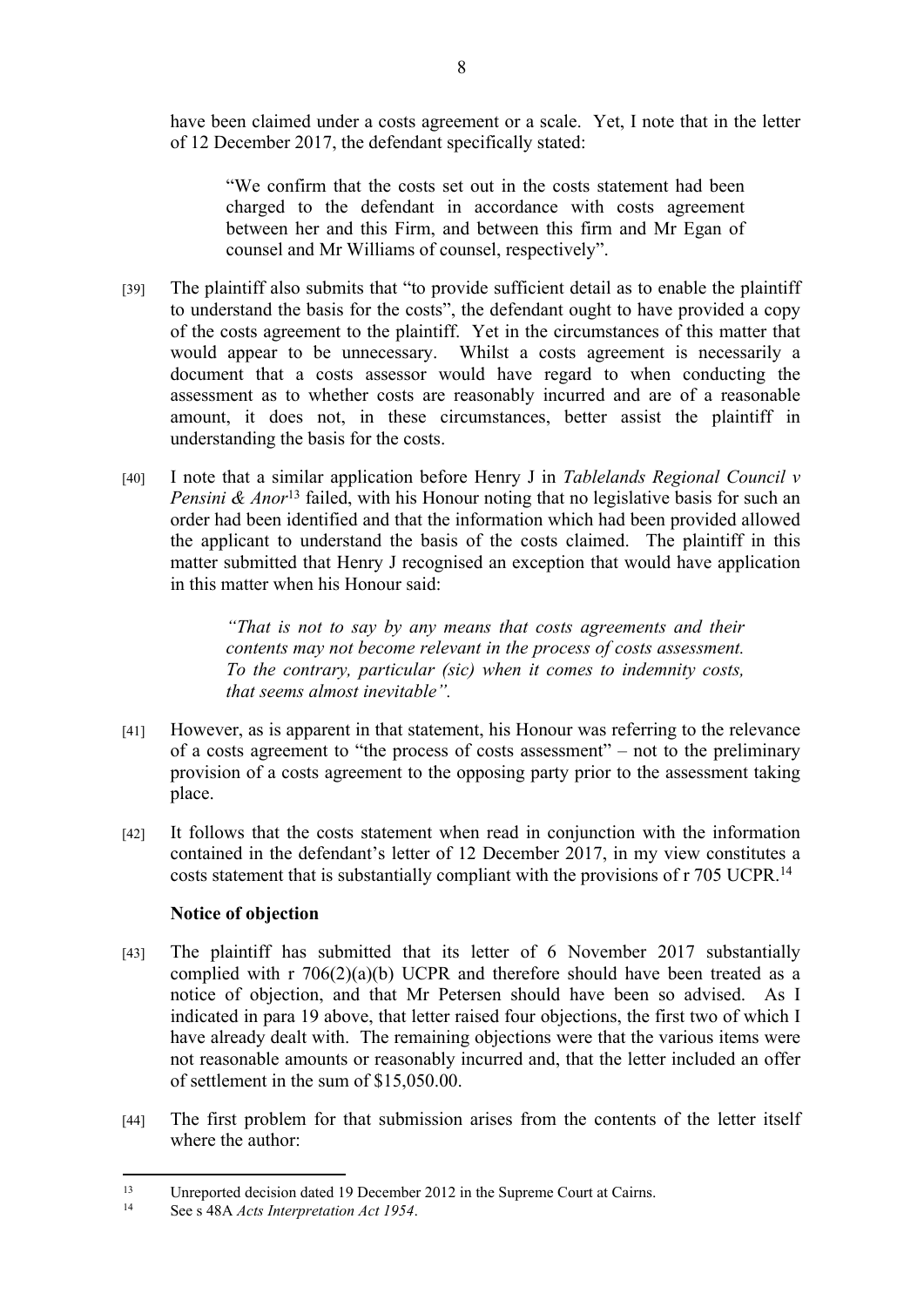- (1) Complains that the purported costs statement is non-compliant such that the plaintiff is unable to prepare an objection; and
- (2) States that a notice of objection will be served on the defendant within the time prescribed upon receipt of a compliant costs statement.
- [45] Apparently therefore, the author, Mr Russell did not intend nor even consider that his letter would constitute and be treated as a notice of objection when he sent it.
- [46] Furthermore, the purported notice of objection was not in form 61 under the UCPR, nor did it:
	- (a) Number each objection;
	- (b) Give the number of each item in the costs statement to which the plaintiff objects; or
	- (c) For each objection concisely state the reasons for the objection identifying any issue of law or fact the objector contends a costs assessor should consider in order to make a decision in favour of the objector.
- [47] That failure is hardly surprising given that Mr Russell clearly did not intend that letter to constitute a notice of objection.
- [48] The end result is that the plaintiff failed to serve a notice of objection due to Mr Russell's "regrettable" oversight in failing to see and read the relevant email from the defendant's solicitors. Whilst one might sympathise with Mr Russell given the quantity of emails he receives each week, that oversight is not a sufficient reason to warrant the setting aside of the cost assessor's certificate and the subsequent order. That is particularly so given that:
	- (a) The defendant's application for the appointment of a costs assessor to carry out the assessment, was filed and served on the plaintiff on 30 January 2018<sup>15</sup> (i.e.: some seven weeks after the defendant's response to the plaintiff's letter of 12 December 2017).
	- (b) By covering correspondence, the defendant expressly informed the plaintiff that her application was an "application for default assessment of costs";
	- (c) No response was made by the plaintiff;
	- (d) Mr Peterson wrote to the parties on 20 February 2018 and gave his directions for the assessment;<sup>16</sup> and
	- (e) The plaintiff failed to make any submissions to Mr Peterson prior to his concluding the assessment and providing his certificate.<sup>17</sup>
- [49] Finally, I note that the plaintiff has submitted that the defendant's cost claims are manifestly excessive. This is an issue however that could and should have been addressed with particularity in a notice of objection. Furthermore, I note that the quantum of the assessed cost was \$31,347.25. With that amount in mind, the fact that those costs would only be partially reduced on any re-assessment and the

<sup>&</sup>lt;sup>15</sup> April affidavit of Mitchell Stephen Teasdale – Exhibit MST-1.<br>
<sup>16</sup> April affidavit of Mitchell Stephen Teasdale – Exhibit MST-5.

<sup>&</sup>lt;sup>16</sup> April affidavit of Mitchell Stephen Teasdale – Exhibit MST-5.<br><sup>17</sup> April affidavit of Mitchell Stephen Teasdale – Exhibit MST 0.

April affidavit of Mitchell Stephen Teasdale – Exhibit MST-9.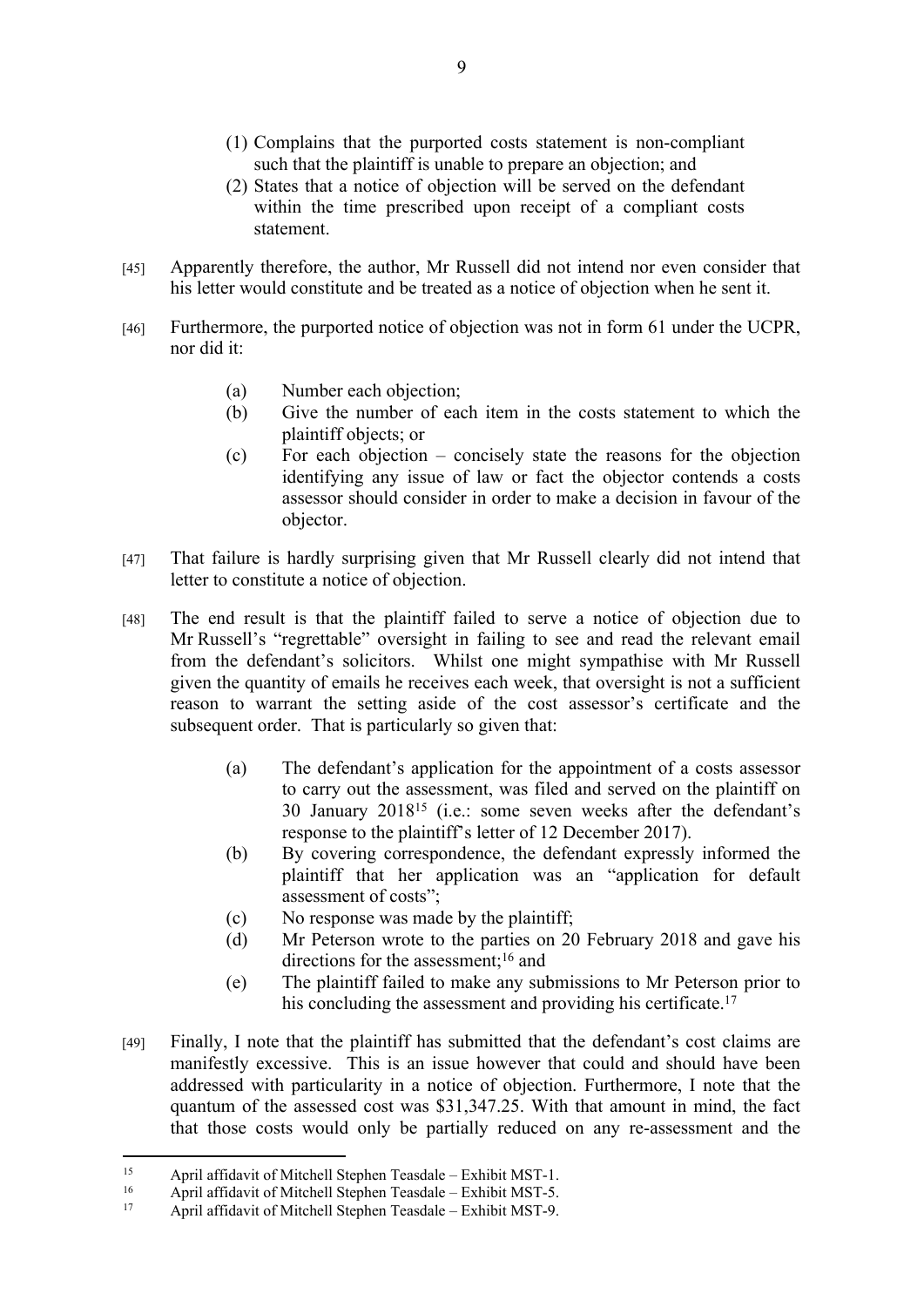quantum of costs that would be occasioned to both parties by the plaintiff's application and the conduct of such a re-assessment, would render the quantum of any such reduction almost irrelevant.

#### **Set-off**

- [50] If the court finds against the plaintiff on the issue of the validity of the costs statement and notice of objection, the plaintiff submits that it is entitled to set-off any costs liability it might have to the defendant against the much larger claim that the plaintiff has against the defendant.
- [51] The plaintiff claims that it is entitled to an equitable set-off and relies on the decision of Dutney J in *Elphick v Elliott* [2003] 1 Qd R 362 where his Honour held that the court had jurisdiction to order a set-off of costs against damages. The plaintiff submits that Dutney J recognised that the right of set-off arises from the close connection between the claims<sup>18</sup> and is "an identifiable and defined source of power which has been exercised by courts for many years"<sup>19</sup>.
- [52] In *Team Dynamik Racing Pty Ltd v Longhurst Racing Pty Ltd* [2008] QSC 36, Fryberg J considered, in an ex tempore judgment, that Dutney J's identification of power was obiter dictum, and that the courts' ability to order set-off arose as a result of its inherent power.
- [53] Little turns on that issue however, as it is my opinion that this is not a matter where an order for set-off would be an appropriate exercise of the court's discretion.
- [54] By a letter dated 29 March 2018,<sup>20</sup> the plaintiff purported to exercise a right of setoff of its liability for costs arising under the Indemnity Costs Order, against the amount of the defendant's alleged indebtedness to the plaintiff which is the subject of the proceedings. It did so, notwithstanding that the orders of Judge Koppenol did not permit such a set-off. Indeed the plaintiff did not seek any such order when the indemnity costs order was made.
- [55] In that letter the plaintiff cited the following four cases in support of its alleged entitlement to set-off:
	- (a) *Lockley v National Blood Transfusion Service* [1992] 2 All ER 589;
	- (b) *Elphick v MMI General Insurance Ltd* [2002] QCA 347 at [7];
	- (c) *Team Dynamic Racing Pty Ltd v Longhurst Racing Pty Ltd* [2008] QSC 36; and
	- (d) *Sivritas v Sivritas* (No. 2) (2008) 23 VR 349.
- [56] I note that the plaintiff has not relied upon each of those cases in support of its argument before this court. Nevertheless, upon examination of them, none of them support the existence of a right of set-off in the present circumstances. *Lockley v National Blood Transfusion Service* is irrelevant to the present circumstances,<sup>21</sup>

 $18$  At p 364.

 $19$  At p 365.<br>  $20$  April afficial

<sup>&</sup>lt;sup>20</sup> April affidavit of Mitchell Stephen Teasdale – Exhibit MST-16.<br><sup>21</sup> Hip volves consideration of whother an order esting of 6 legally

<sup>21</sup> It involves consideration of whether an order setting off a legally aided litigant's liability for costs against a future award of damages or countervailing costs order, is inconsistent with a lien, in favour of the Legal Aid Authority, arising under statute.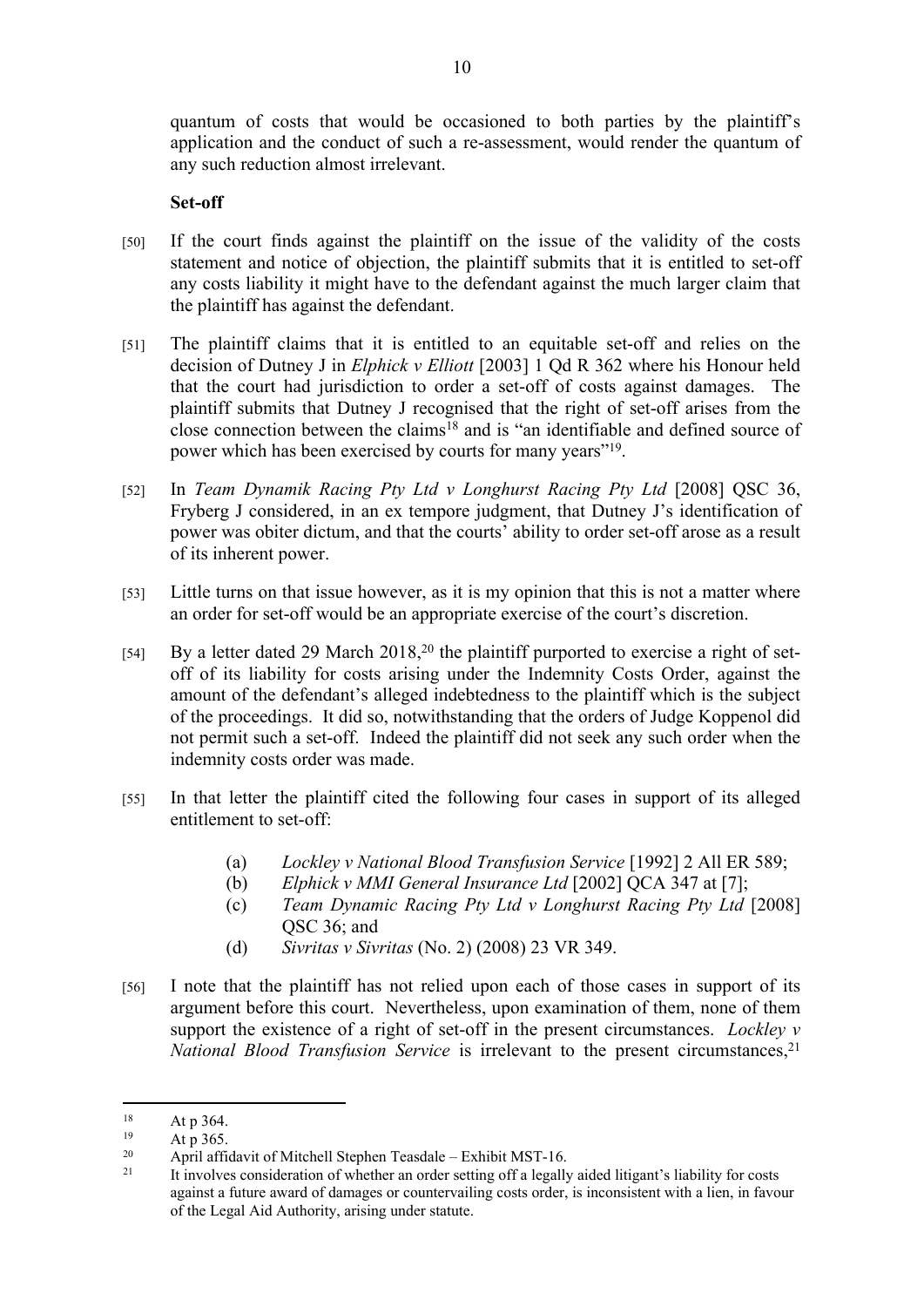whilst the remaining three cases involve judicial assent to the exercise of a right of set-off of one party's liability for costs as against:

- (a) Another party's liability for costs (whether assessed or to be assessed) or
- (b) Another party's liability arising pursuant to a judgment of the court.<sup>22</sup>
- [57] The significant distinguishing feature between this case and those is that here the defendant's alleged indebtedness to the plaintiff is still only an alleged indebtedness.
- [58] Furthermore, there is currently an application by the defendant, before QCAT, to set aside the costs agreement in its entirety. If successful, assessment of the full amount claimed by the retainer (approximately \$740,000.00) will occur. If the costs are reduced by anything above the magnitude of 18 to 20 per cent, then the current alleged indebtedness of the defendant to the plaintiff will be extinguished – in fact, it could result in an indebtedness on the part of the plaintiff to the defendant. I am of course not attempting to predict or influence the outcome of that application.
- [59] Accordingly, this is not a matter where set-off would be appropriate and I decline to exercise my discretion to make such an order.
- [60] The defendant has applied for declaratory relief seeking a declaration that no such set-off ought to be permitted, however, in my view, given my conclusions above no such declaration is necessary.

## **The defendant's applications**

## **Order to comply with r 84(1) UCPR**

[61] Rule 84(1) UCPR states:

#### **Disclosure of partner's names**

- *"(1) At any stage of a partnership proceeding, a party may by written notice require the partnership to give the names and places of residence of the persons who are partners in the partnership when the cause of action arose.*
- [62] Rule 82 UCPR defines a partnership proceeding to be *"A proceeding started by or against a partnership in the partnership name".*

This proceeding is such a proceeding.<sup>23</sup>

<sup>22</sup> *Elphick v MMI General Insurance Ltd* involved an application for set-off between two countervailing costs orders; *Team Dynamic Racing Pty Ltd v Longhurst Racing Pty Ltd* involved an application for set-off between orders for costs made in the proceeding; *Sivritas v Sivritas* involved an application for set-off of liability for costs against the proceeds of sale of property ordered by the court to be sold.

<sup>23</sup> The plaintiff is identified as "Russells (a firm)".